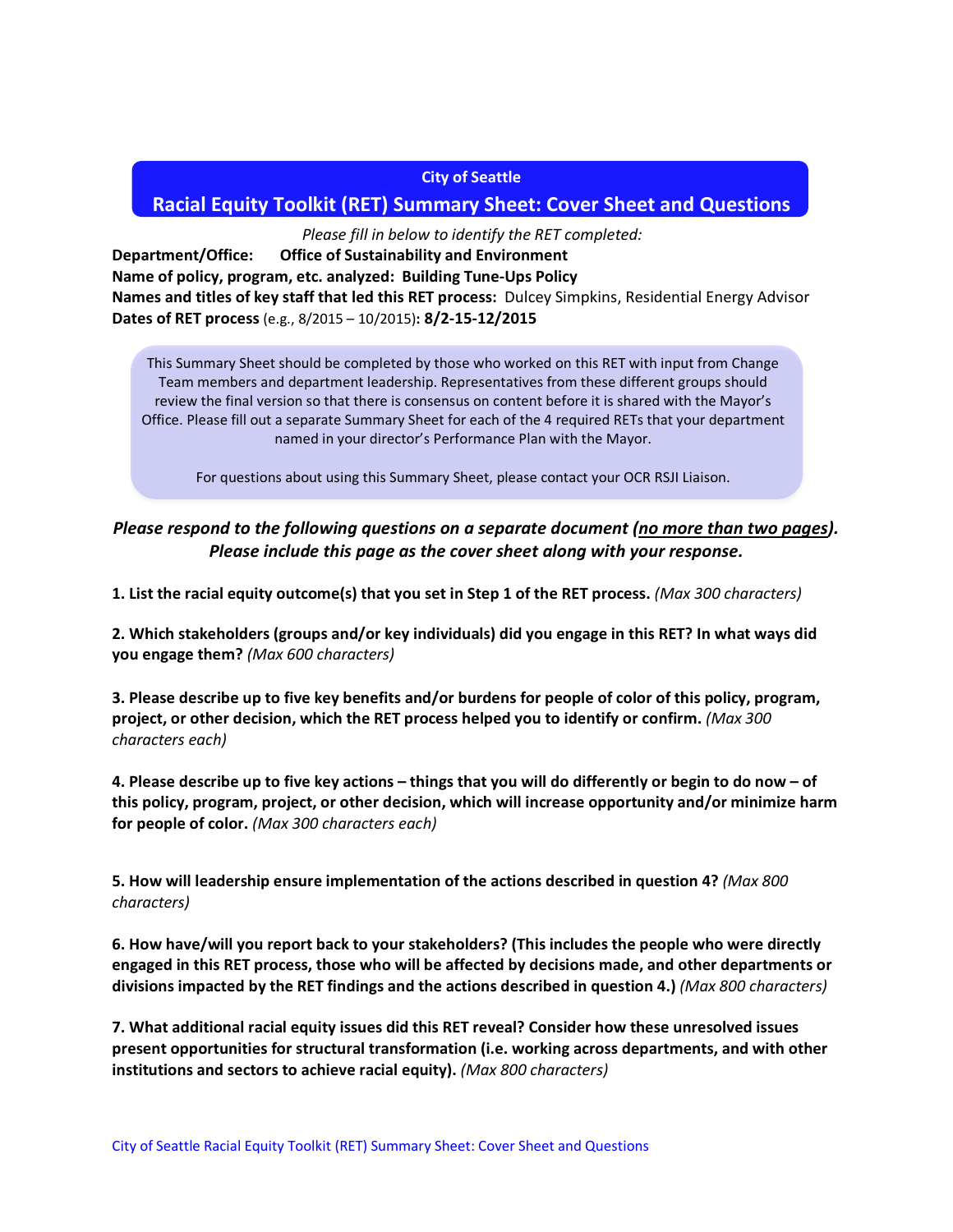## **OSE Building Tune-Ups RET Summary Sheet Questions**

#### **1. List the racial equity outcome(s) that you set in Step 1 of the RET process.** *(Max 300 characters)*

- 1. all building users will benefit from lower bills from efficiency
- 2. reduced first-cost barriers to smaller building owners/tenants which may disproportionately burden communities of color.
- 3. fewer climate impacts on vulnerable communities from reduced emissions
- 4. research on diversity of smaller/midsize buildings regulated by our mandate
- 5. the empowerment of a broader audience in the policy-making process

## **2. Which stakeholders (groups and/or key individuals) did you engage in this RET? In what ways did you engage them?** *(Max 600 characters)*

From March-July 2015, OSE staff met with various stakeholders to learn how the policy might impact them, and gather feedback. OSE interviewed traditional groups often involved in energy policy including building owner and facility management organizations and related nonprofits, industry/labor groups and companies specializing in green buildings. OSE also interviewed organizations that focus on equity, like SEED, HDC, SCIDpda, and Emerald Cities. And OSE held a public Open House attended by over 100 interested stakeholders, attempting to reach a broader audience. It was relatively well attended, yet didn't bring in as broad a group as we had hoped. We recognize more work needs to be done to engage non-traditional stakeholders. OSE created a work plan for engaging a more diverse group of building owners, managers and tenants, who are not traditionally engaged by our outreach.

#### **3. Please describe up to five key benefits and/or burdens for people of color of this policy, program, project, or other decision, which the RET process helped you to identify or confirm.** *(Max 300 characters each)*

We are in the initial stages of investigating whether the tune-up policy may impose disproportionate burdens on communities of color and/or other groups. Based upon our internal research and stakeholder feedback we have already gathered, we developed the possible benefits and burdens of the tune-up policy:

#### **Potential Benefits**

- 1. Commercial owners and tenants benefit from energy efficiency through lower utility bills and better operating buildings.
- 2. Lower utility bills in turn help create more economic stability.
- 3. Community benefits of carbon mitigation, climate resilience, and public health due to reduced emissions.

#### **Potential Risks/Burden**

- 1. Improved building stock/increased investment in buildings may lead owners of lower tier buildings to raise rents; such investments may already be standard in higher tier buildings.
- 2. Initial costs to make improvements are typically harder to bear for lower income enterprises
- 3. Policy off-ramps/exemptions may be more accessible to sophisticated property owners.
- 4. Redevelopment risk.

**4. Please describe up to five key actions – things that you will do differently or begin to do now – of this policy, program, project, or other decision, which will increase opportunity and/or minimize harm for people of color.** *(Max 300 characters each)*